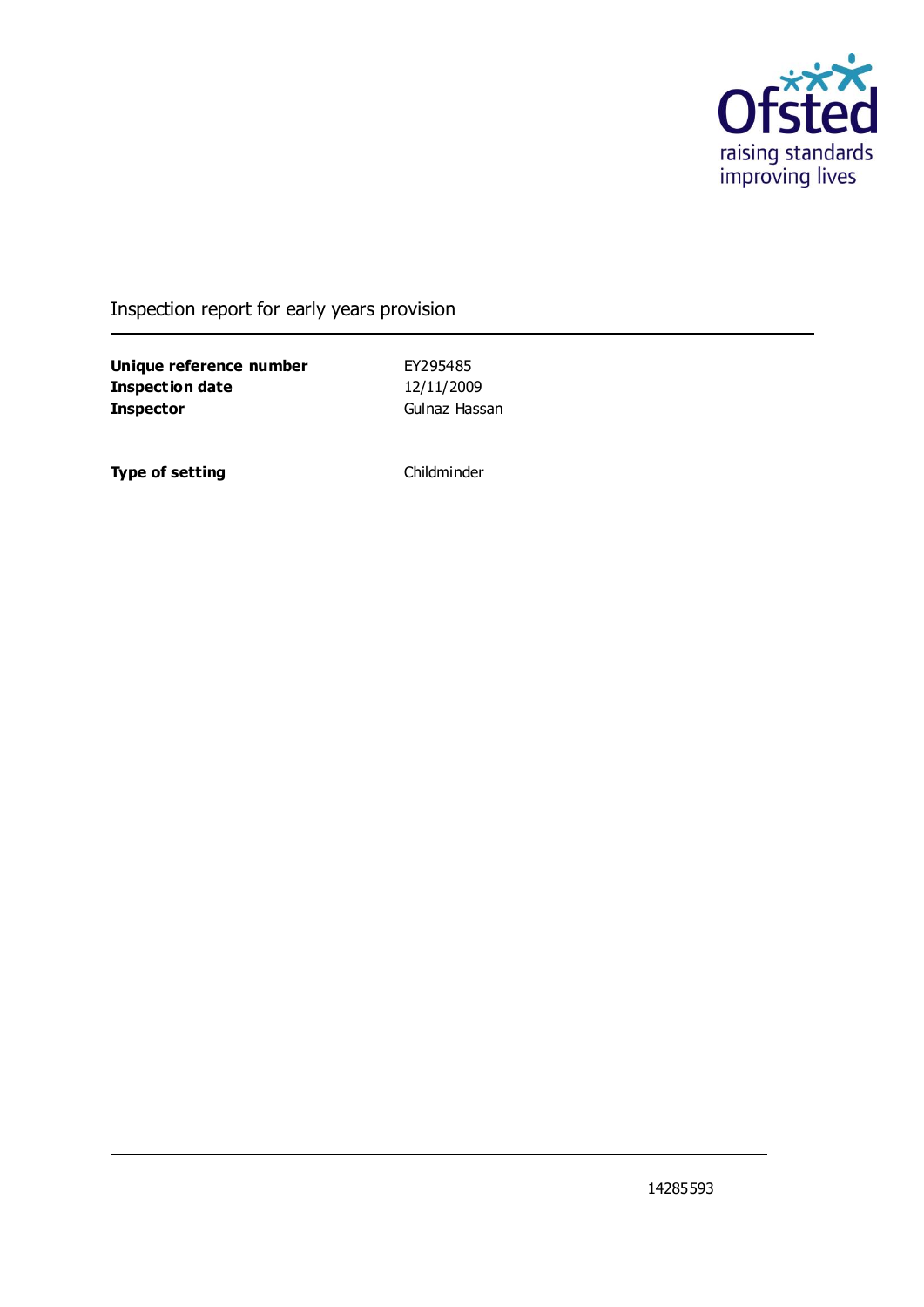The Office for Standards in Education, Children's Services and Skills (Ofsted) regulates and inspects to achieve excellence in the care of children and young people, and in education and skills for learners of all ages. It regulates and inspects childcare and children's social care, and inspects the Children and Family Court Advisory Support Service (Cafcass), schools, colleges, initial teacher training, work-based learning and skills training, adult and community learning, and education and training in prisons and other secure establishments. It rates council children's services, and inspects services for looked after children, safeguarding and child protection.

If you would like a copy of this document in a different format, such as large print or Braille, please telephone 08456 404040, or email enquiries@ofsted.gov.uk.

You may copy all or parts of this document for non-commercial educational purposes, as long as you give details of the source and date of publication and do not alter the information in any way.

Royal Exchange Buildings St Ann's Square Manchester M2 7LA

T: 08456 404040 Textphone: 0161 618 8524 E: enquiries@ofsted.gov.uk W: [www.ofsted.gov.uk](http://www.ofsted.gov.uk/)

© Crown copyright 2009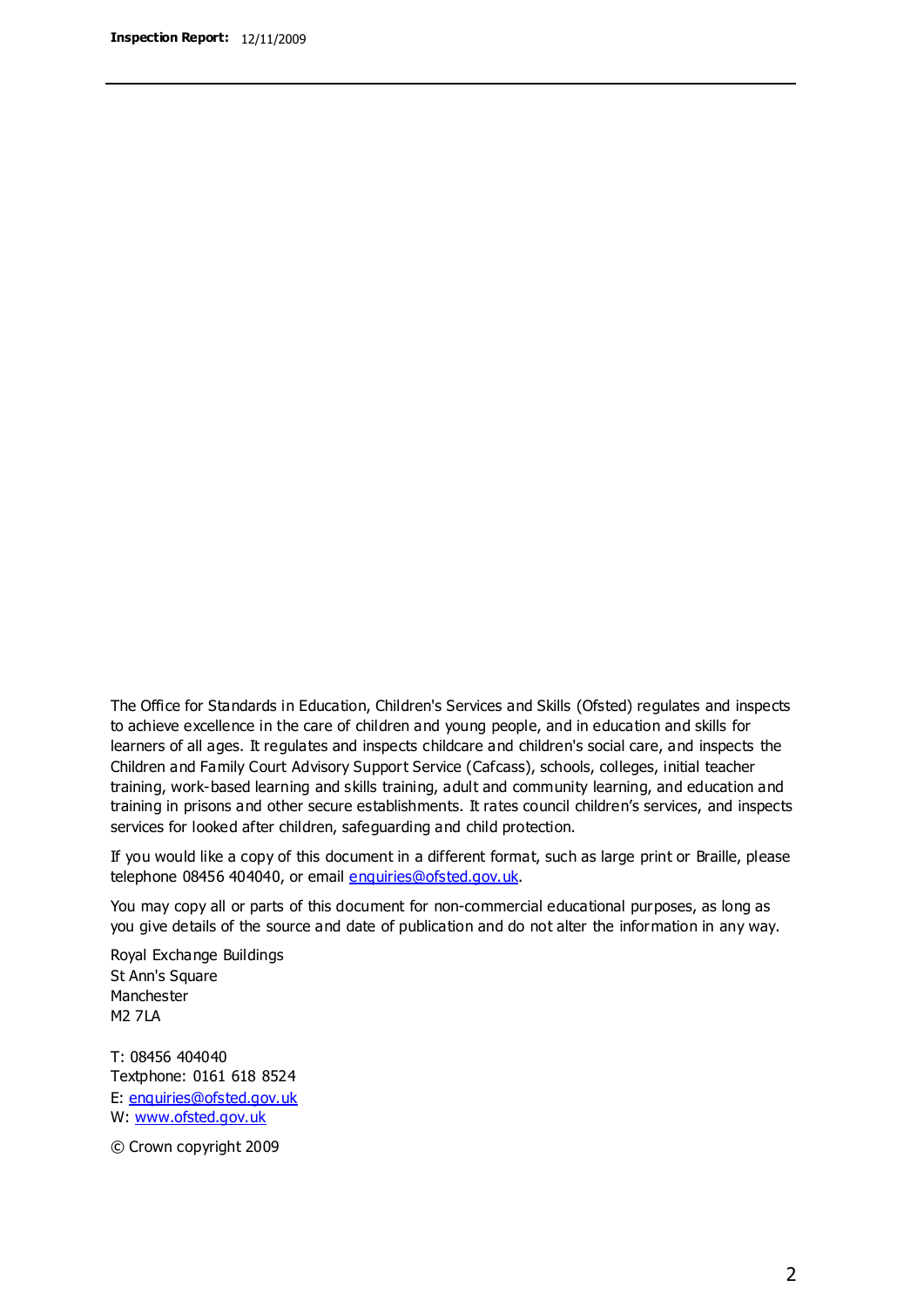## **Introduction**

This inspection was carried out by Ofsted under Sections 49 and 50 of the Childcare Act 2006 on the quality and standards of the registered early years provision. 'Early years provision' refers to provision regulated by Ofsted for children from birth to 31 August following their fifth birthday (the early years age group). The registered person must ensure that this provision complies with the statutory framework for children's learning, development and welfare, known as the *Early* Years Foundation Stage.

The provider must provide a copy of this report to all parents with children at the setting where reasonably practicable. The provider must provide a copy of the report to any other person who asks for one, but may charge a fee for this service (The Childcare (Inspection) Regulations 2008 regulations 9 and 10).

The setting also makes provision for children older than the early years age group which is registered on the voluntary and/or compulsory part(s) of the Childcare Register. This report does not include an evaluation of that provision, but a comment about compliance with the requirements of the Childcare Register is included in Annex B.

Please see our website for more information about each childcare provider. We publish inspection reports, conditions of registration and details of complaints we receive where we or the provider take action to meet the requirements of registration.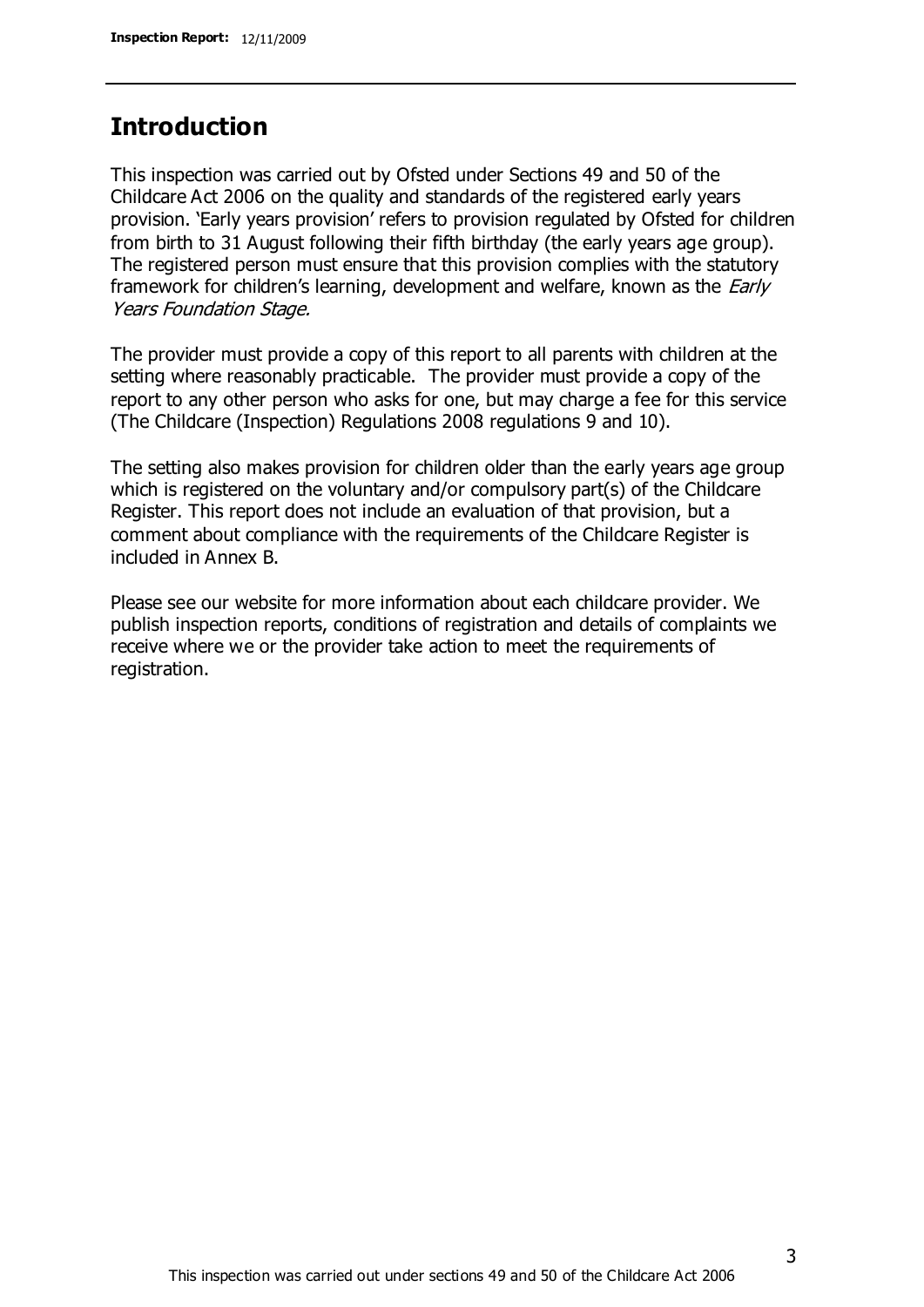# **Description of the childminding**

The childminder was registered in 2004. She lives with her husband and two children in a three bedroom house in the London borough of Waltham Forest. All of the ground floor and one bedroom and bathroom on the first floor are available for childminding purposes. The childminder is registered to care for a maximum of five children under eight years, of these, not more than three may be in the early years age group, and of these, of whom no more than one may be under one year. She is currently minding one child in the early years age group. She is registered on the Early Years Register and on the compulsory part of the Childcare Register.

The childminder is a member of the National Childminding Association.

## **The overall effectiveness of the early years provision**

Overall the quality of the provision is good.

The childminder provides a warm and welcoming environment for children and their parents. She respects the uniqueness of each child which is demonstrated through excellent partnerships with parents which further promotes positive outcomes for children. The childminder organises the provision effectively, promoting children's welfare and learning through very good systems and procedures. The childminder shows good capacity for continual improvement, which is demonstrated within her ability to reflect on her practice and to instigate clear targets for improvement. The childminder attends relevant training, has completed the Diploma in Home-based child care and has effective relationships with her early years co-ordinator.

# **What steps need to be taken to improve provision further?**

To further improve the early years provision the registered person should:

- promote children's understanding of diversity through activities and experiences that encourage children to talk about, value and develop an understanding of their own and other cultures, religions and backgrounds
- promote children's understanding of being safe by discussing with them the actions to take in the event that they become lost

# **The effectiveness of leadership and management of the early years provision**

The childminder has developed good systems to evaluate and reflect upon her practice. She has identified areas for improvement, such as the wider and more detailed promotion of diversity. The childminder has a good knowledge and understanding of child protection and a number of thorough safeguarding policies and procedures are in place. The childminder conducts effective risk assessments of her home, outdoor activities and outings to minimise potential hazards. All of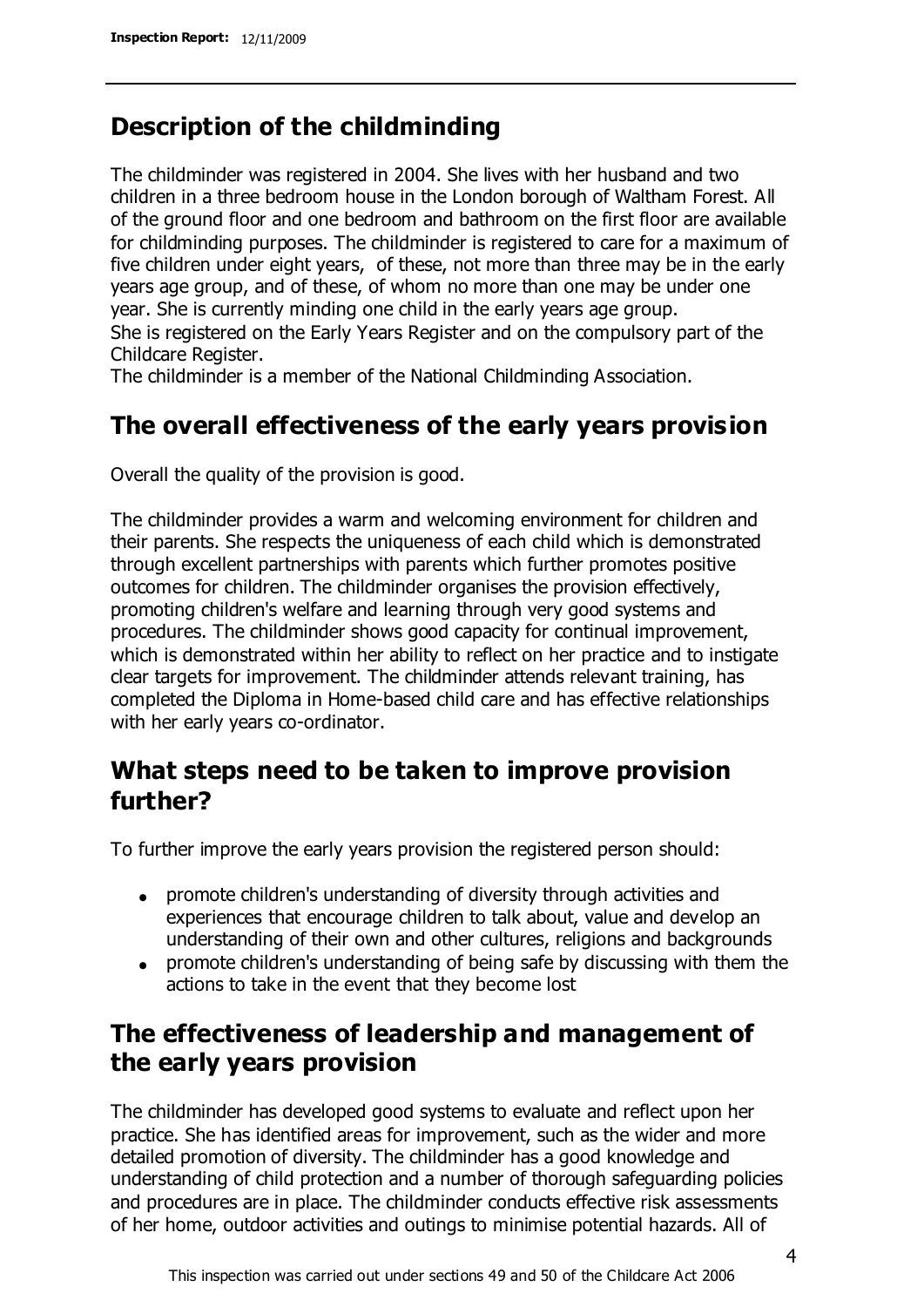the policies and procedures are up to date and underpin the good practice carried out.

The childminder promotes most aspects of inclusive practice well with children having opportunities to play with the good selection of resources available. Planning and assessment reflect the uniqueness of the child and takes into account their individual needs and starting points. Children are learning about some aspects of diversity, such as about different family life styles and disabilities. Resources, such as posters and play materials, reflect different cultures and ethnic groups. However, opportunities for children to develop an understanding of diversity, for instance, through planned experiences to encourage children to value and develop an understanding of other cultures, religions and backgrounds, are not fully established.

Partnership with parents is outstanding. Parents are provided with excellent information about the Early Years Foundation Stage curriculum. Clear systems are in place for obtaining accurate and pertinent information about children's developmental starting points from parents. Children's progress towards the early learning goals is effectively monitored and clearly recorded. Parents have access to their children's development files and learning journals and their own detailed contributions ensure that children's care and learning is a shared process. The childminder works hard to establish effective partnerships with other settings to benefit the children in her care; she has developed links to ensure that communication is maintained across settings.

# **The quality and standards of the early years provision and outcomes for children**

Children benefit from the childminder's very good knowledge and understanding of the Early Years Foundation Stage framework. She plans a broad range of interesting activities and experiences for children, which support them to make excellent progress in their learning and development. Activities are sensitively tailored to meet the individual needs of children. Their progress is monitored very effectively through regular observations and assessments. This information is used successfully in planning to inform the next steps in children's learning.

Children have access to a wide variety of age-appropriate resources from which to choose from. Activities are well planned and are based upon the childminder's knowledge of the children and of personal interests. Children enjoy imaginative play; they use good resources when playing vets, with bandages and doctor kits whilst discussing with the childminder what is wrong with the animals. The childminder provides consistent encouragement and praise to confirm children's achievements. Children engage well with the childminder and enjoy her company. They enjoy reading books together and engage in discussions that reflect children's concerns and anxieties; this means that children's emotional wellbeing is very well supported. The childminder supports children by planning further activities, such as story telling to introduce children to vocabulary that helps them to express their feelings and emotions safely. Children have good opportunities to develop physical skills and enjoy activities in the fresh air when they go to the park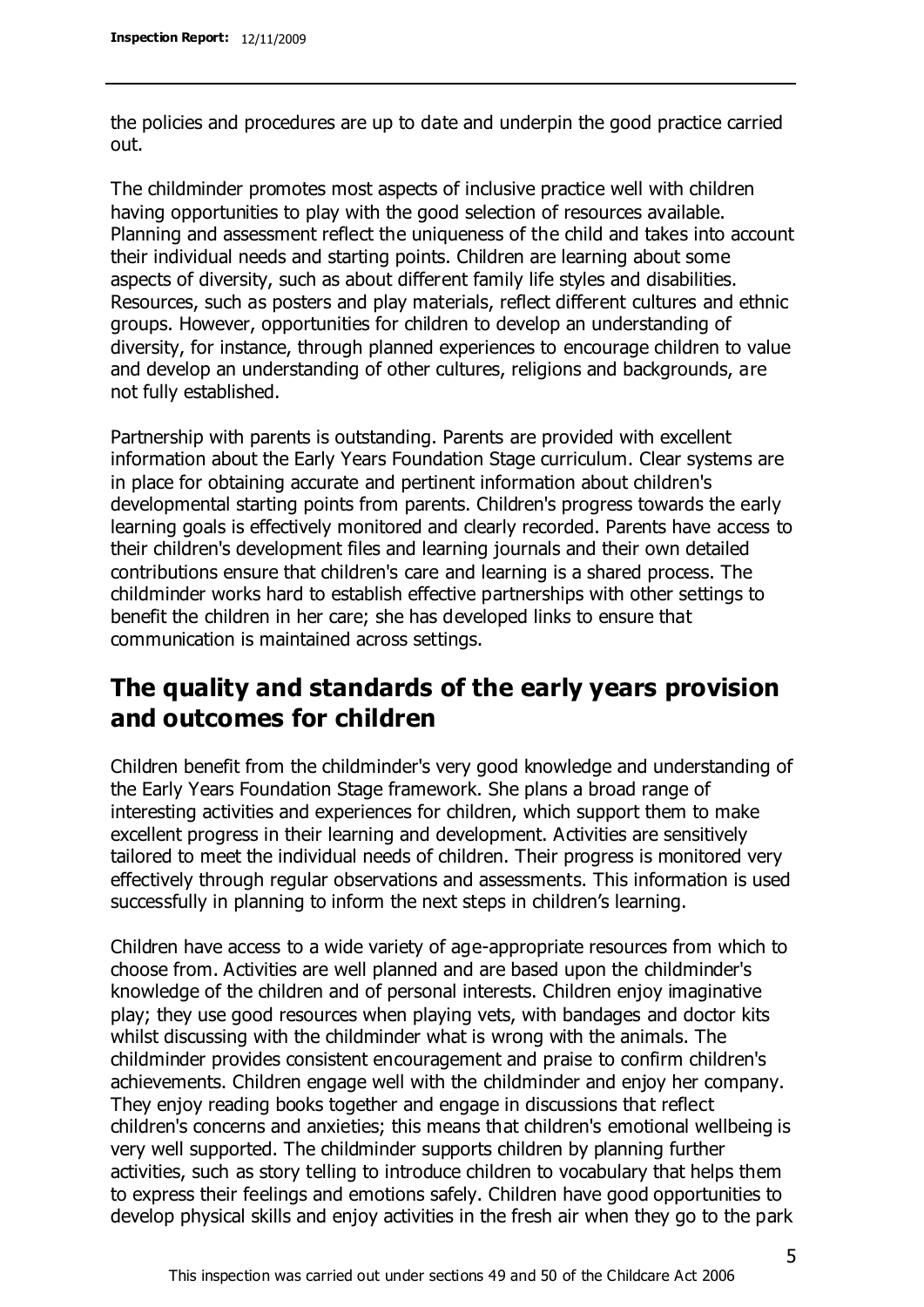#### every day.

Children are cared for in a safe, secure and caring environment. This helps them to develop skills for their future learning and education. They are developing positive hygiene practices which are instilled into their daily routines along with the emphasis on promoting healthy eating and exercise. Children are encouraged to play safely and they learn about how to avoid accidents within the home, for instance when going up and down the stairs and not to enter the kitchen when cooking is taking place. Discussions include the risk to children from strangers and road safety, however these do not include information about what children should do if they get lost. Children's behaviour is very good and constant praise and encouragement from the childminder helps to develop children's self-esteem and confidence.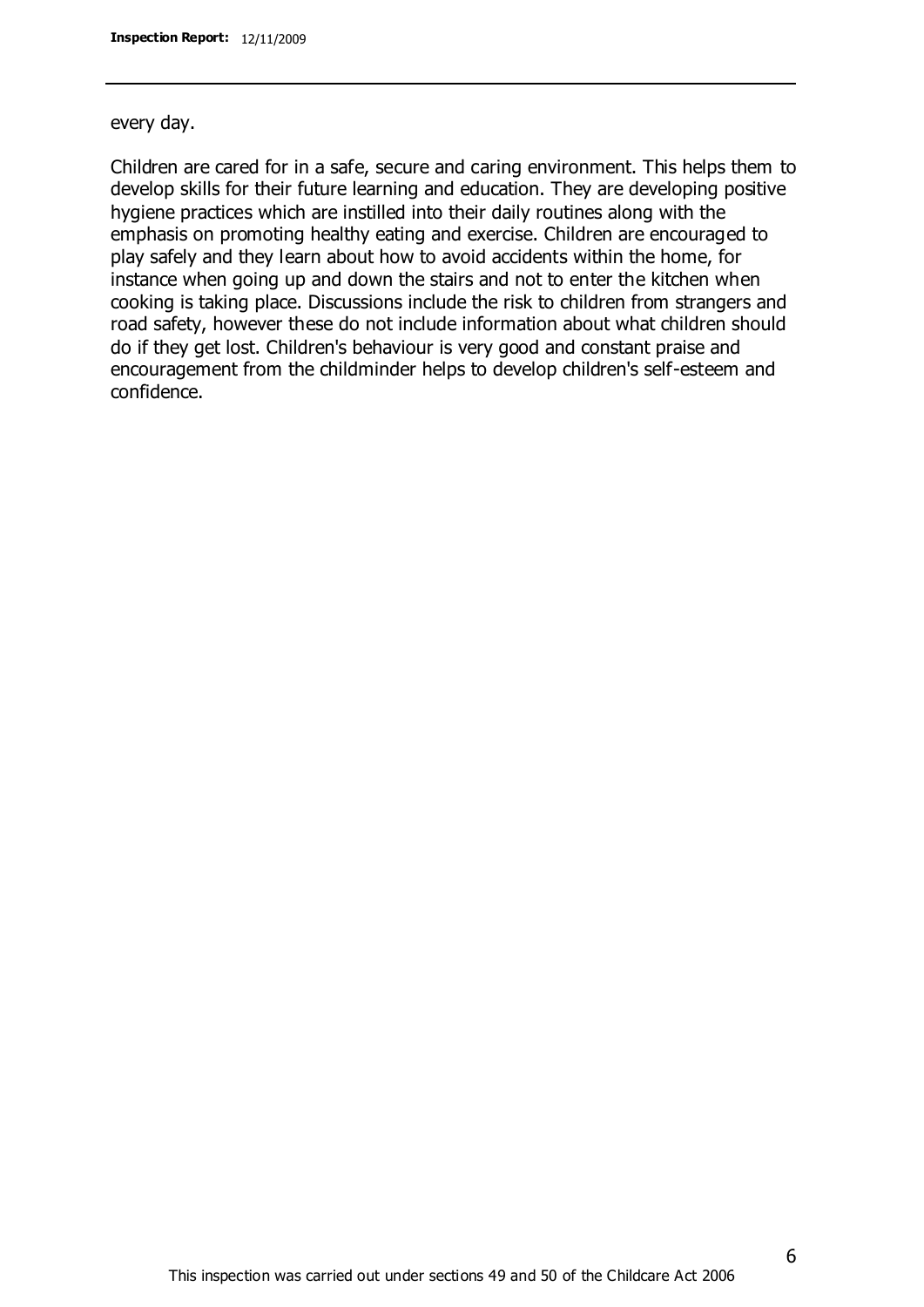# **Annex A: record of inspection judgements**

#### **The key inspection judgements and what they mean**

Grade 1 is Outstanding: this aspect of the provision is of exceptionally high quality Grade 2 is Good: this aspect of the provision is strong Grade 3 is Satisfactory: this aspect of the provision is sound Grade 4 is Inadequate: this aspect of the provision is not good enough

### **The overall effectiveness of the early years provision**

| How well does the setting meet the needs of the<br>children in the Early Years Foundation Stage? |  |
|--------------------------------------------------------------------------------------------------|--|
| The capacity of the provision to maintain continuous                                             |  |
| improvement                                                                                      |  |

### **The effectiveness of leadership and management of the early years provision**

| How effectively is the Early Years Foundation Stage led                                         |   |
|-------------------------------------------------------------------------------------------------|---|
| and managed?                                                                                    |   |
| The effectiveness of leadership and management in embedding<br>ambition and driving improvement |   |
| The effectiveness with which the setting deploys resources                                      |   |
| The effectiveness with which the setting promotes equality and                                  | 3 |
| diversity                                                                                       |   |
| The effectiveness of safeguarding                                                               | フ |
| The effectiveness of the setting's self-evaluation, including the                               |   |
| steps taken to promote improvement                                                              |   |
| The effectiveness of partnerships                                                               |   |
| The effectiveness of the setting's engagement with parents and                                  |   |
| carers                                                                                          |   |

## **The quality of the provision in the Early Years Foundation Stage**

The quality of the provision in the Early Years Foundation Stage  $\vert$  2

## **Outcomes for children in the Early Years Foundation Stage**

| <b>Outcomes for children in the Early Years Foundation</b>    |  |
|---------------------------------------------------------------|--|
| <b>Stage</b>                                                  |  |
| The extent to which children achieve and enjoy their learning |  |
| The extent to which children feel safe                        |  |
| The extent to which children adopt healthy lifestyles         |  |
| The extent to which children make a positive contribution     |  |
| The extent to which children develop skills for the future    |  |

Any complaints about the inspection or report should be made following the procedures set out in the guidance available from Ofsted's website: www.ofsted.gov.uk